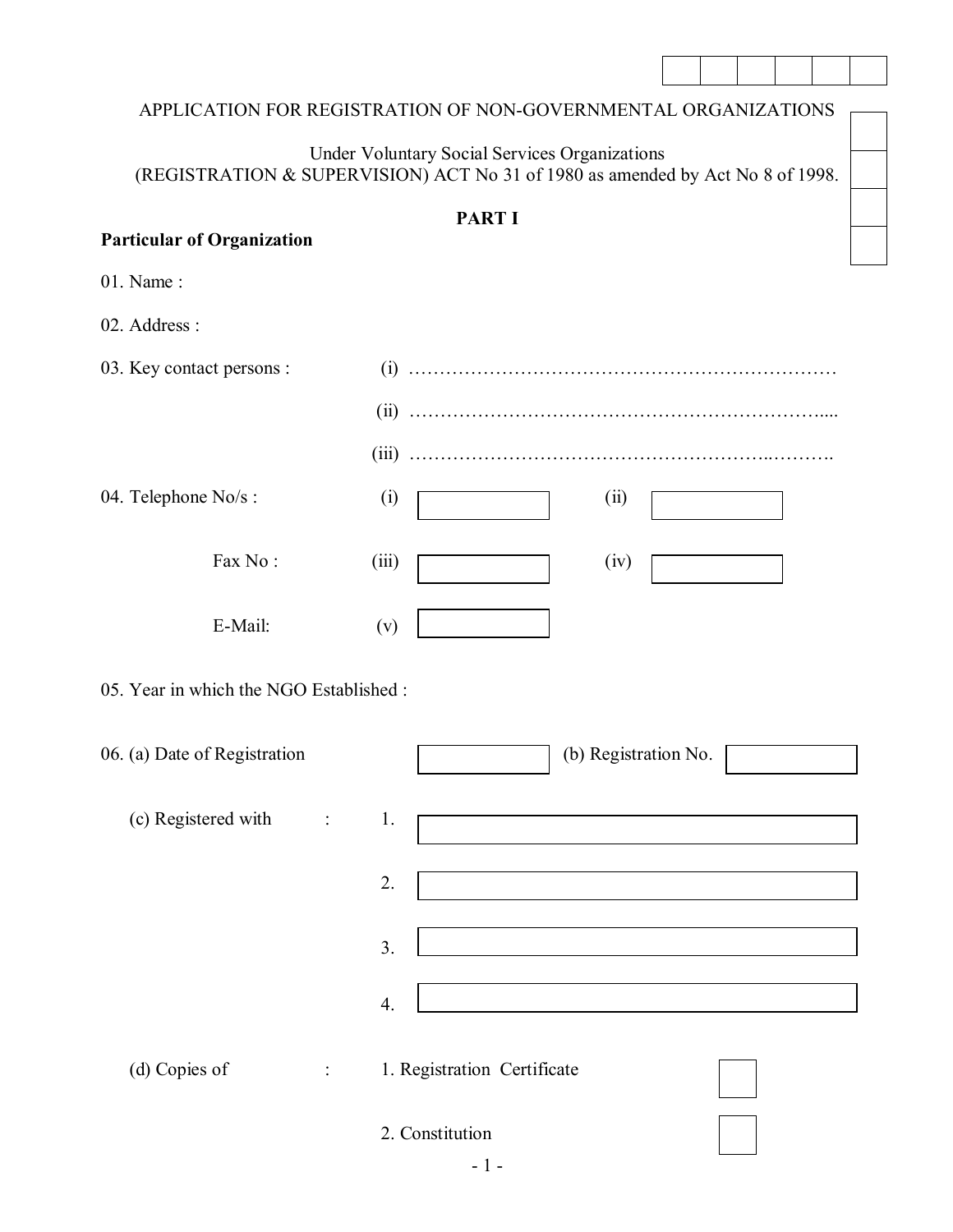| 07. Type of Organization :                                                             | CBO            | NGO:   | $\operatorname{DONOR}$ |  |  |
|----------------------------------------------------------------------------------------|----------------|--------|------------------------|--|--|
|                                                                                        |                |        |                        |  |  |
| 08. Objectives of the NGO                                                              | $\mathbf{1}$ . |        |                        |  |  |
|                                                                                        |                |        |                        |  |  |
|                                                                                        | 2.             |        |                        |  |  |
|                                                                                        | 3.             |        |                        |  |  |
| 09. Office Bearers :                                                                   |                |        |                        |  |  |
| Name                                                                                   | Designation    | Period |                        |  |  |
| 1.                                                                                     |                |        |                        |  |  |
| 2.                                                                                     |                |        |                        |  |  |
| 3.                                                                                     |                |        |                        |  |  |
| 4.                                                                                     |                |        |                        |  |  |
| 5.                                                                                     |                |        |                        |  |  |
|                                                                                        |                |        |                        |  |  |
| 10. Geographical Coverage in Sri Lanka (Divisional Secretary's / Division / Districts) |                |        |                        |  |  |
| 1.                                                                                     | 2.             |        |                        |  |  |
|                                                                                        |                |        |                        |  |  |
| 3.                                                                                     | 4.             |        |                        |  |  |
|                                                                                        |                |        |                        |  |  |

5.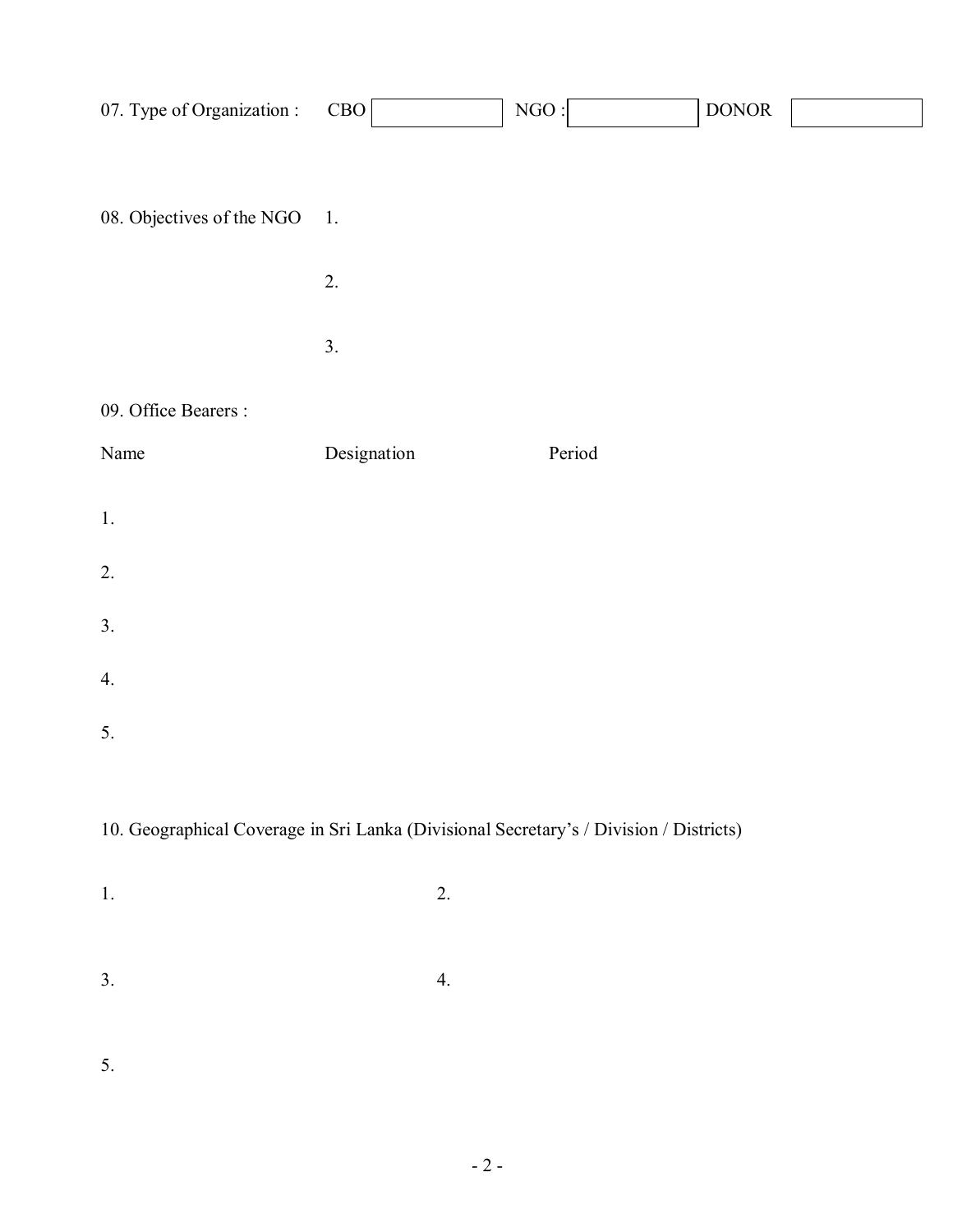| (Indicate Presently Implemented Subject Only) |                                   |
|-----------------------------------------------|-----------------------------------|
| 1. Poverty Alleviation                        | 9. Disaster Management            |
| 2. Environment                                | 10. Rural Development             |
| 3. Entrepreneur Development and Training      | 11. Protection of Child Rights    |
| 4. Training $& Education$                     | 12. Women & Development           |
| 5. Health & Sanitation                        | 13. Gender Equality               |
| 6. Rehabilitation & Reconstruction            | 14. Relief Work                   |
| 7. Reproductive Health                        | 15. Credit & Savings Mobilization |
| 8. Human Rights                               | 16. Any Other                     |
|                                               |                                   |

12. Main Project Titles : (On going / future) Project Period Projected Budget Funded by

1. 2. 3. 4. 5.

### 13. Expected Annual for the Current Year Rs :

11. Subject areas covered by the Organization

|           | Self funds | Local Funds | Foreign Funds | Total |
|-----------|------------|-------------|---------------|-------|
| Capital   |            |             |               |       |
| Recurrent |            |             |               |       |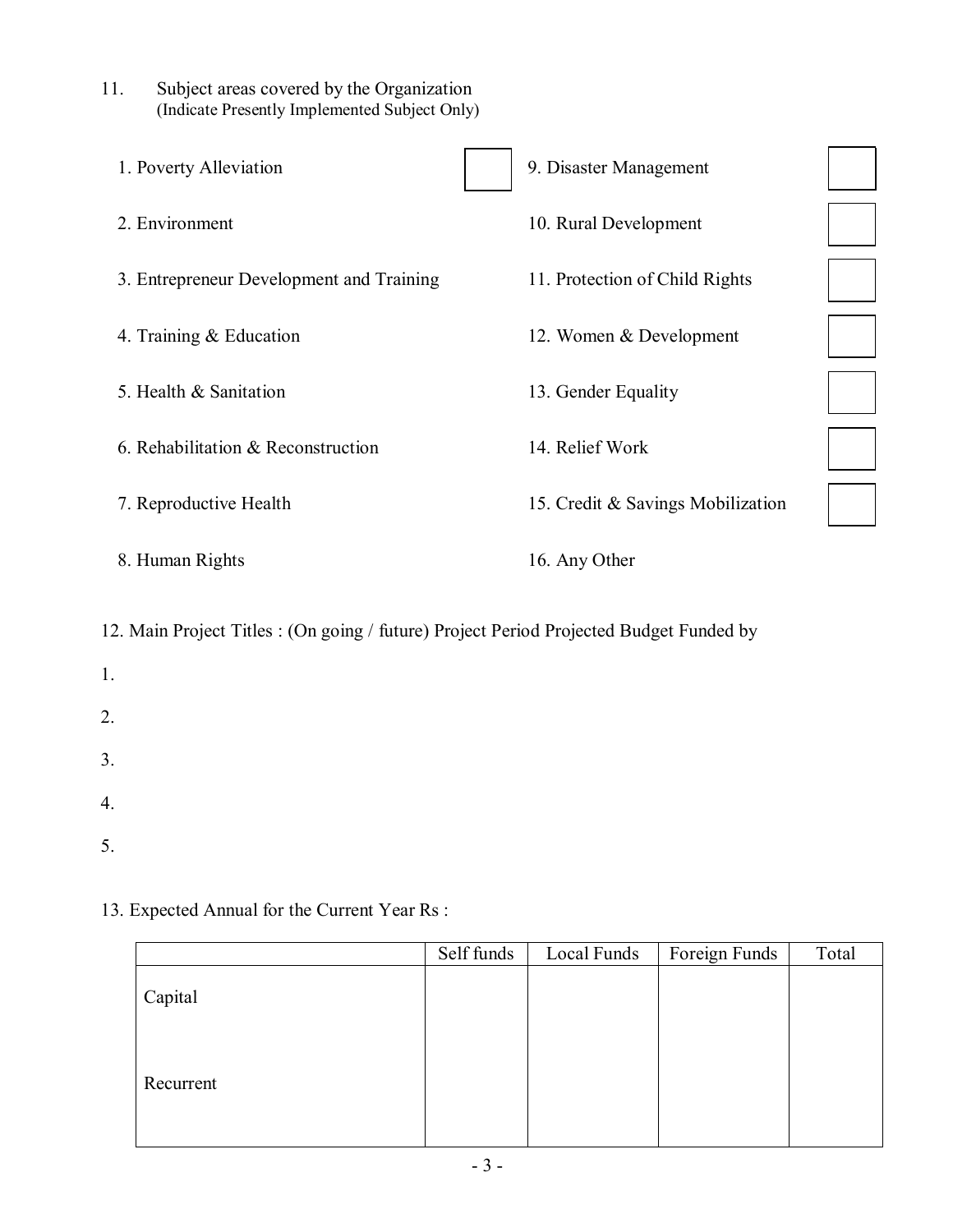| 14. Membership | No of Life Members       |  |  |  |  |
|----------------|--------------------------|--|--|--|--|
|                | No of Active members     |  |  |  |  |
|                | No of Associates Members |  |  |  |  |

15.

| Number of Staff   | Full Time | Part Time |
|-------------------|-----------|-----------|
| Administrative    |           |           |
| Programme / Field |           |           |

16. Funding Agency / Agencies, if any : (With complete addresses & contact Nos. E-mails)

 $1.$  2.

- $3.$  4.
- 17. Any Other Information :

### **PART 111**

|  | 01. Particulars of Head of Organization in Sri Lanka |  |  |  |  |  |  |
|--|------------------------------------------------------|--|--|--|--|--|--|
|--|------------------------------------------------------|--|--|--|--|--|--|

| ٠ |  |
|---|--|
| ٠ |  |
| ٠ |  |
| ٠ |  |
|   |  |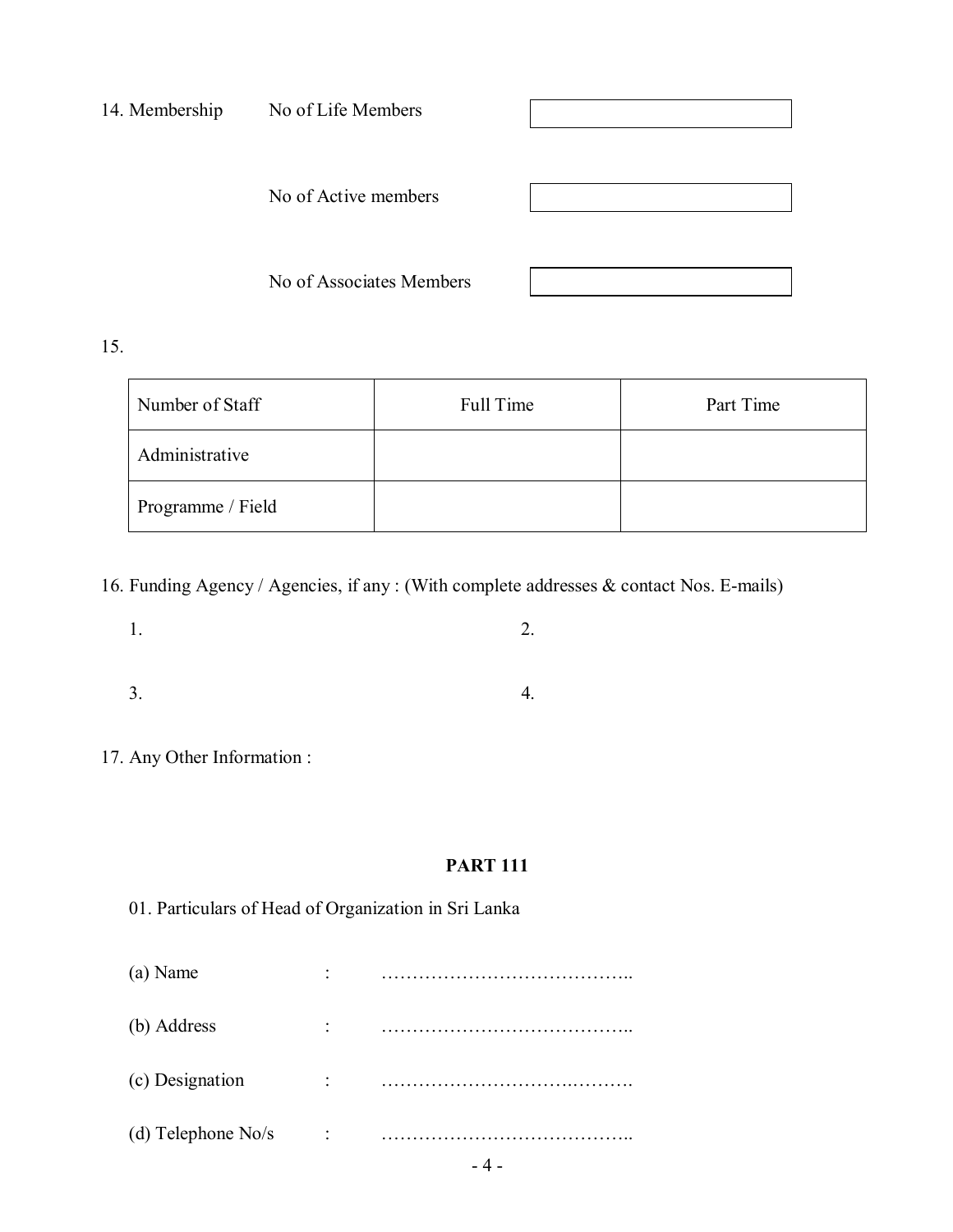02. Country of Origin and Address :

03. Country / Countries within which NGO is in operation :

#### 04. Staff position : (Key position only)

(A list indicating details including Name, Nationality, and Passport Number should be attached)

| Category   | Head Office | Field Office | Permanent | Contract | Total |
|------------|-------------|--------------|-----------|----------|-------|
| Expatriate |             |              |           |          |       |
| Local      |             |              |           |          |       |
| Total      |             |              |           |          |       |

05. Particulars of Properties, vehicle etc. :

06. Particulars of Bankers in Sri Lanka : ………………………………………………………

Account No : ………………………………………

#### **DECLARATION**

I hereby declare that the above particulars furnished by me are true and correct

…………………………….. Signature of Applicant

| Name          | ٠ |  |
|---------------|---|--|
| Designation : |   |  |
| Place         | ٠ |  |
| Date          |   |  |

- 5 -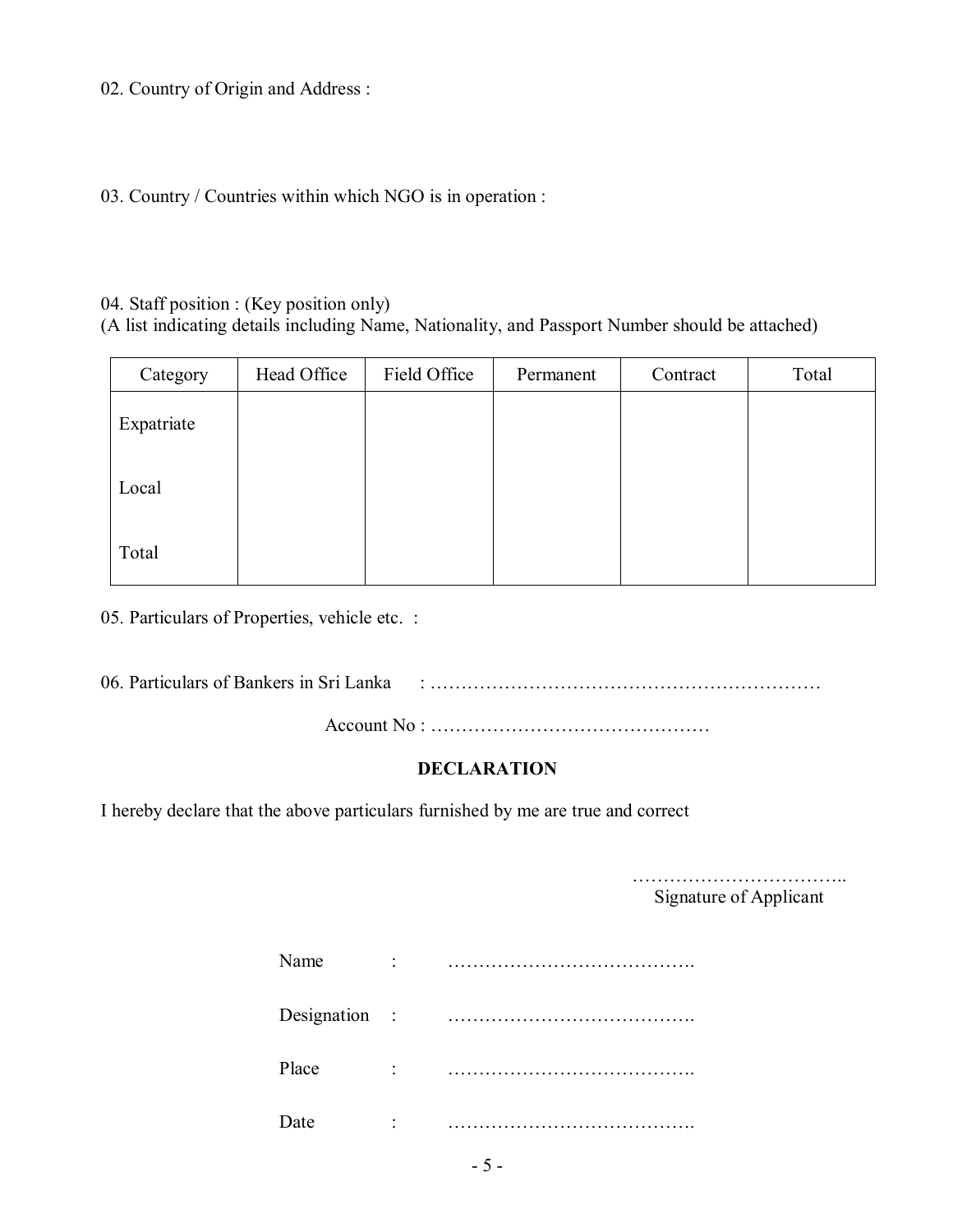# **Model Application**

# **NON\*-GOVERNMENT ORGANIZATION**

| Name of Organization        |  |
|-----------------------------|--|
| Address of the head office. |  |
|                             |  |
| Tel No                      |  |
| E-mail Address              |  |
| Objectives (Inbrief)        |  |
| Geographical Coverage       |  |
|                             |  |
| expecting aid               |  |

# Full Name National Identity Card No Post Permanent **Occupation** Personal Address (Within Last 10 years) i. ii. iii. iv. v. vi. vii. viii. ix. x.

#### **Details of Active members in the Organization**